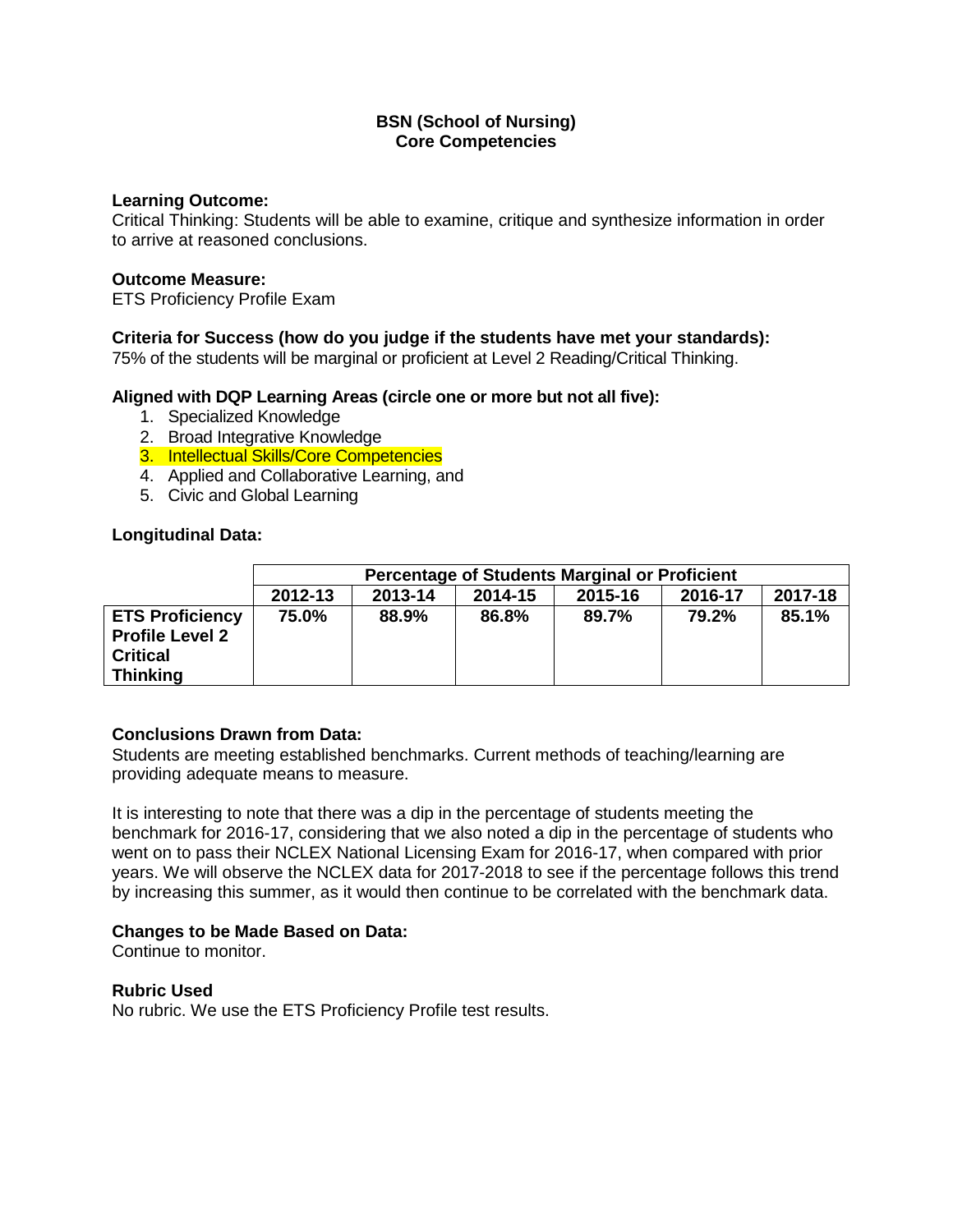### **Learning Outcome:**

Oral: Students will be able to effectively express ideas and information to others through oral communication.

#### **Outcome Measures:**

## **NSG480 Learning Activity #2**: **Tell the Story Revisited**

Student will produce a 2-minute video that will include: an introduction of self, areas for growth, why they chose choose nursing as their vocation and a specific culminating assigned question

## **Criteria for Success (how do you judge if the students have met your standards):**

Students will score a minimum average of 2.75 on a 4.0 point scale

### **Aligned with DQP Learning Areas (circle one or more but not all five):**

- 1. Specialized Knowledge
- 2. Broad Integrative Knowledge
- 3. Intellectual Skills/Core Competencies
- 4. Applied and Collaborative Learning, and
- 5. Civic and Global Learning

### **Longitudinal Data:**

| <b>Course</b>  | <b>Semester</b>  | N  | Organization | Language | <b>Delivery</b> | <b>Supporting</b><br><b>Material</b> | <b>Central</b><br><b>Message</b> | Total |
|----------------|------------------|----|--------------|----------|-----------------|--------------------------------------|----------------------------------|-------|
| <b>NSG 480</b> | <b>Fall 2014</b> | 65 | 3.60         | 3.88     | 3.98            | 3.48                                 | 3.86                             | 3.76  |
| <b>NSG 480</b> | Spring 2015      | 35 | 3.86         | 3.80     | 3.80            | 3.74                                 | 3.77                             | 3.79  |
| <b>NSG 480</b> | <b>Fall 2016</b> | 20 | 3.75         | 3.30     | 3.20            | 3.50                                 | 3.45                             | 3.44  |
| <b>NSG 480</b> | Spring 2017      | 38 | 3.24         | 3.00     | 2.97            | 3.47                                 | 3.45                             | 3.23  |
| <b>NSG 480</b> | <b>Fall 2017</b> | 39 | 4.0          | 4.0      | 3.95            | 4.0                                  | 4.0                              | 3.99  |
| <b>NSG 480</b> | Spring 2018      | 35 | 3.971        | 3.8      | 3.657           | 3.971                                | 3.857                            | 3.85  |

### **Conclusions Drawn from Data:**

Students are meeting established benchmarks. Current methods of teaching/learning are providing adequate means to measure.

### **Changes to be Made Based on Data:**

Continue to monitor.

### **Rubric Used:**

AAC&U Oral Communication Value Rubric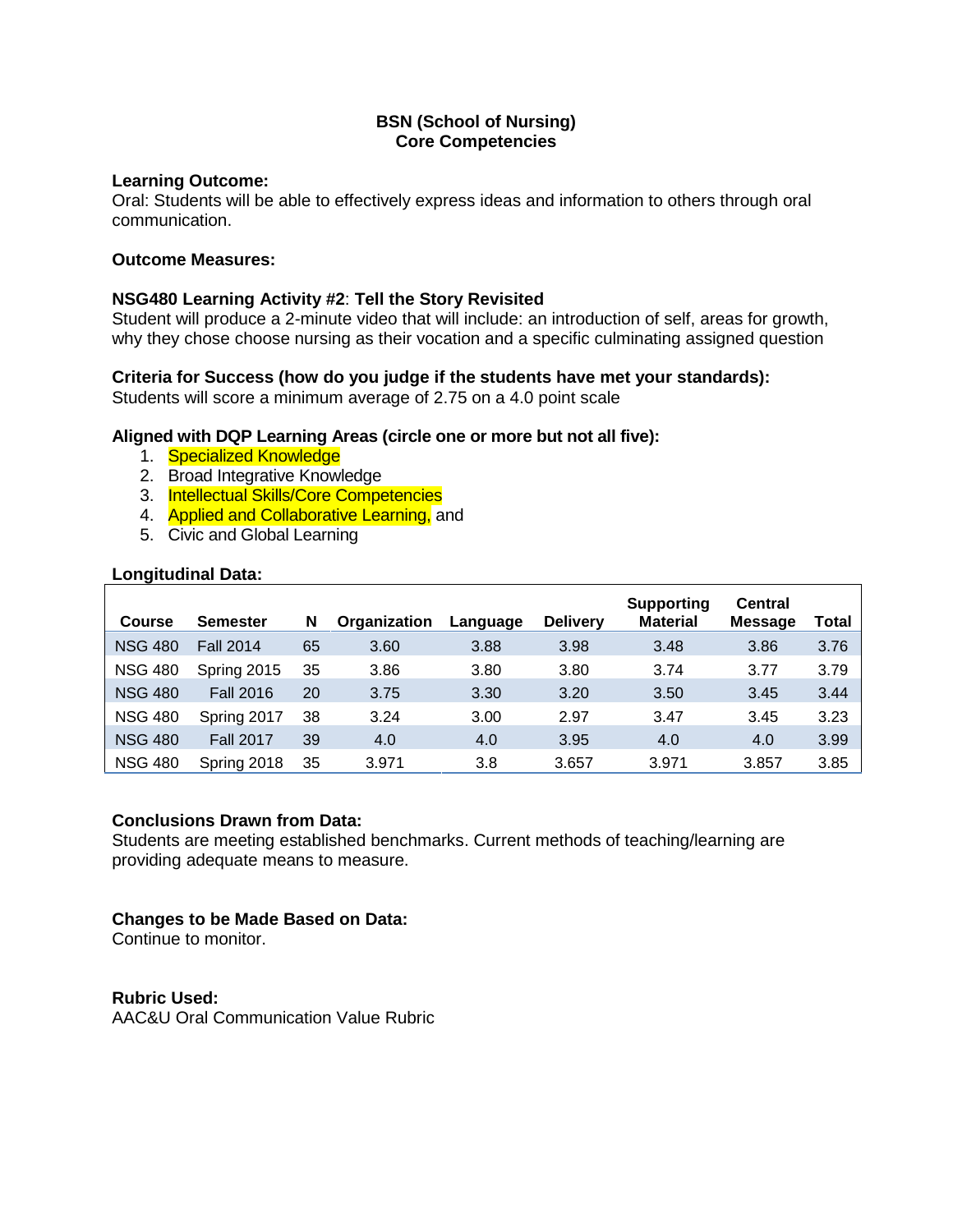#### **Learning Outcome:**

Information Literacy: Students will be able to access and cite information as well as evaluate the logic, validity, and relevance of information from a variety of sources

#### **Outcome Measure:**

### **NSG470 Learning Activity #8**: **Evidence Based Practice (EBP) Project**

Student will analyze an EBP project within their clinical experience and disseminate the results via a poster presentation which summarizes their PICO question, evidence synthesis, proposed plan & significance of findings.

### **Criteria for Success (how do you judge if the students have met your standards):**

Students will score a minimum average of 2.75 on a 4.0 point scale

#### **Aligned with DQP Learning Areas (circle one or more but not all five):**

- 1. Specialized Knowledge
- 2. Broad and Integrative Knowledge
- 3. Intellectual Skills/Core Competencies
- 4. Applied and Collaborative Learning
- 5. Civic and Global Learning

### **Longitudinal Data:**

### **Quantitative Literacy Value Rubric - Average Student Scores:**

|                |                 |                |                          | Application/    |                    |                      |       |
|----------------|-----------------|----------------|--------------------------|-----------------|--------------------|----------------------|-------|
| <b>Course</b>  | <b>Semester</b> | N              | Interpretation           | <b>Analysis</b> | <b>Assumptions</b> | <b>Communication</b> | Total |
| <b>NSG 470</b> | Spring 2016     | 20             | 3.650                    | 3.300           | 3.400              | 4.000                | 3.588 |
| <b>NSG 470</b> | Spring 2017     | 20             | 4.000                    | 4.000           | 3.500              | 3.650                | 3.788 |
| <b>NSG 470</b> | Fall 2017*      | $\blacksquare$ | $\overline{\phantom{a}}$ | ۰               | ۰                  | ۰.                   | -     |
| <b>NSG 470</b> | Spring 2018     | 35             | 3.657                    | 3.257           | 3.400              | 4.000                | 3.578 |

### **Conclusions Drawn from Data:**

Students are meeting established benchmarks. Current methods of teaching/learning are providing adequate means to measure.

(\*The lead faculty was on leave during the Fall 2017 semester - and data is not available.)

### **Changes to be Made Based on Data:**

Continue to monitor.

#### **Rubric Used:**

AAC&U Quantitative Literacy Value Rubric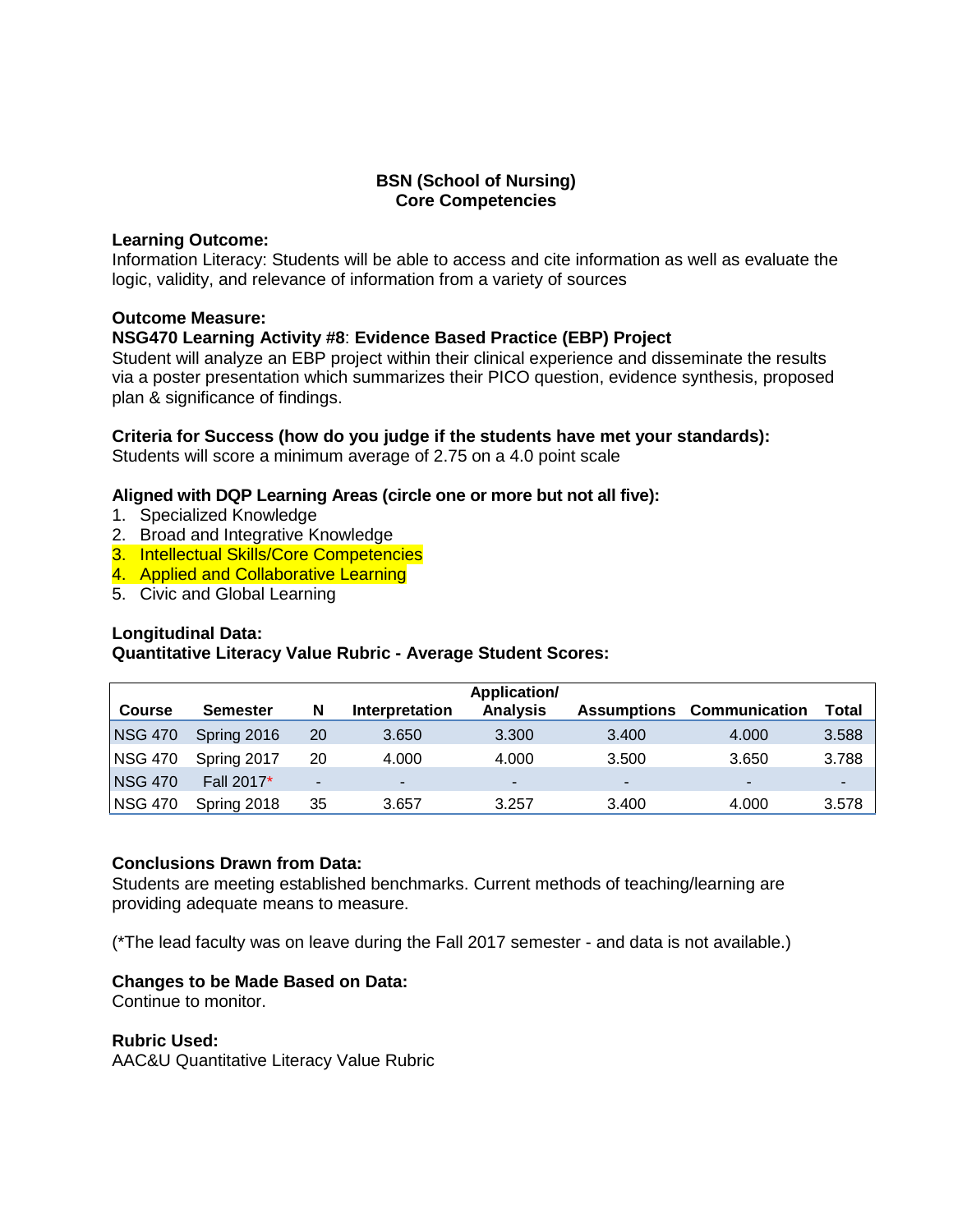#### **Learning Outcome:**

Written: Students will be able to effectively express ideas and information to others through written communication.

## **Outcome Measure:**

ETS Proficiency Profile Exam

# **Criteria for Success (how do you judge if the students have met your standards):**

75% of the students will be marginal or proficient at Level 2 Writing.

## **Aligned with DQP Learning Areas (circle one or more but not all five):**

- 1. Specialized Knowledge
- 2. Broad Integrative Knowledge
- 3. Intellectual Skills/Core Competencies
- 4. Applied and Collaborative Learning, and
- 5. Civic and Global Learning

## **Longitudinal Data:**

|                                                             | <b>Percentage of Students Marginal or Proficient</b>           |       |       |       |       |       |  |  |
|-------------------------------------------------------------|----------------------------------------------------------------|-------|-------|-------|-------|-------|--|--|
|                                                             | 2017-18<br>2012-13<br>2013-14<br>2016-17<br>2015-16<br>2014-15 |       |       |       |       |       |  |  |
| <b>ETS Proficiency</b><br><b>Profile Level 2</b><br>Writing | 78.1%                                                          | 81.5% | 85.3% | 94.1% | 83.1% | 91.9% |  |  |

# **Conclusions Drawn from Data:**

Students are meeting established benchmarks. Current methods of teaching/learning are providing adequate means to measure.

It is interesting to note that there was a dip in the percentage of students meeting the benchmark for 2016-17, considering that we also noted a dip in the percentage of students who went on to pass their NCLEX National Licensing Exam for 2016-17, when compared with prior years. We will observe the NCLEX data for 2017-2018 to see if the percentage follows this trend by increasing this summer, as it would then continue to be correlated with the benchmark data.

# **Changes to be Made Based on Data:**

Continue to monitor.

**Rubric Used** No rubric. We use the ETS Proficiency Profile test results.